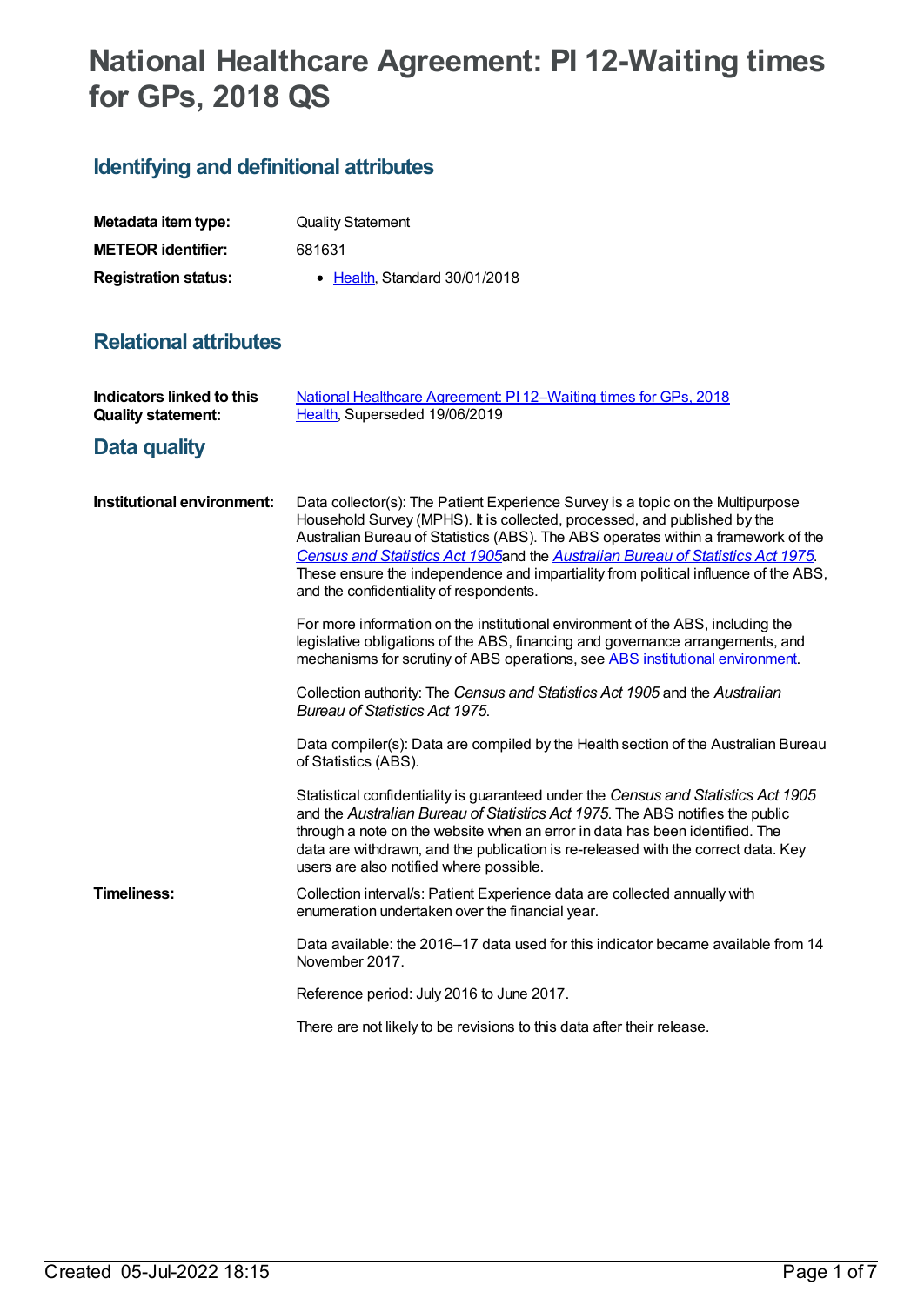**Accessibility:** Data are publicly available. Tables showing data on GPs are available in:

*Health services: patient [experiences](http://www.abs.gov.au/AUSSTATS/abs@.nsf/DetailsPage/4839.0.55.0012009) in Australia, 2009* (ABS 2010)

*Patient [experiences](http://www.abs.gov.au/AUSSTATS/abs@.nsf/allprimarymainfeatures/9606ED9BB0A8D82FCA257ABE0012F144?opendocument) in Australia: summary of findings, 2010–11* (ABS 2011)

*Patient [experiences](http://www.abs.gov.au/AUSSTATS/abs@.nsf/allprimarymainfeatures/EF9A58BF23BD5957CA257C29000FFAA8?opendocument) in Australia: summary of findings, 2011–12* (ABS 2012)

*Patient [experiences](http://www.abs.gov.au/AUSSTATS/abs@.nsf/allprimarymainfeatures/FACB879D128C03A6CA257D9D000C1D57?opendocument) in Australia: summary of findings, 2012–13* (ABS 2013a)

*Patient [experiences](http://www.abs.gov.au/AUSSTATS/abs@.nsf/allprimarymainfeatures/7B1190A3CC5DF0EACA257EFB00114069?opendocument) in Australia: summary of findings, 2013–14* (ABS 2014)

*Patient [experiences](http://www.abs.gov.au/AUSSTATS/abs@.nsf/allprimarymainfeatures/FC8EFE56746DD682CA25806B000F5EE3?opendocument) in Australia: summary of findings, 2014–15* (ABS 2015)

*Patient [experiences](http://www.abs.gov.au/AUSSTATS/abs@.nsf/allprimarymainfeatures/F55FE82671AE2F73CA2581D7007968EF?opendocument) in Australia: summary of findings, 2015–16* (ABS 2016)

*Patient [experiences](http://www.abs.gov.au/ausstats/abs@.nsf/mf/4839.0) in Australia: summary of findings, 2016–17* (ABS 2017).

Data for this indicator are shown by age, sex, Socio-economic Indexes for Areas (SEIFA) and remoteness.

Data are not available prior to public access.

Data from this survey will also be accessible in the TableBuilder environment, enabling users to create their own customised output as required. For further details, refer to the *[Microdata](http://www.abs.gov.au/websitedbs/d3310114.nsf/home/microdata+entry+page) Entry Page* on the ABS website.

Supplementary data are available. Additional data from the Patient Experience Survey are available upon request.

Access permission/restrictions: customised data requests may incur a charge.

Contact details: for more information, please call the ABS National Information and Referral Service 1300 135 070, or email [client.services@abs.gov.au](mailto:client.services@abs.gov.au).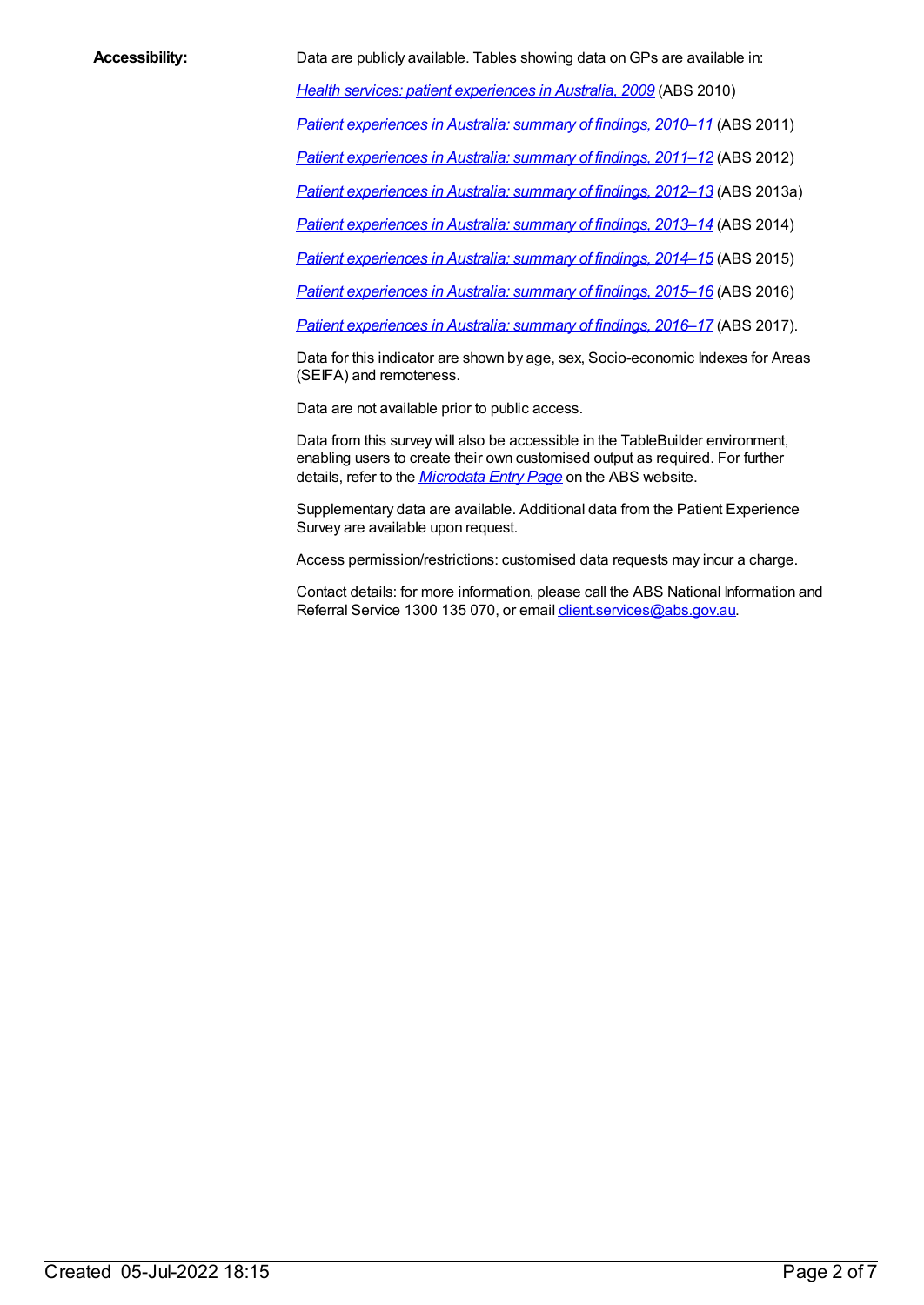**Interpretability:** Context: these data were collected from a representative sample of the Australian population and questions were asked in context of the year prior to the survey. The data were collected over a 12-month period and therefore should minimise any seasonality effects in the data.

> Other supporting information: the ABS Patient Experience data are published in *Patient [experiences](http://www.abs.gov.au/ausstats/abs@.nsf/Lookup/by%20Subject/4839.0~2016-17~Main%20Features~Key%20findings~1) in Australia: summary of findings, 2016–[17](http://www.abs.gov.au/ausstats/abs@.nsf/Lookup/by%20Subject/4839.0~2016-17~Main%20Features~Key%20findings~1)* (ABS 2017). This publication includes explanatory and technical notes.

Socioeconomic status definition: the SEIFA Index of Relative Socio-economic Disadvantage (IRSD) uses a broad definition of relative socio-economic disadvantage in terms of people's access to material and social resources, and their ability to participate in society. While SEIFA represents an average of all people living in an area, it does not represent the individual situation of each person. Larger areas are more likely to have greater diversity of people and households.

Socioeconomic status derivation: The 2011 SEIFA IRSD is derived from Census variables related to disadvantage, such as low income, low educational attainment, unemployment, jobs in relatively unskilled occupations and dwellings without motor vehicles.

Socioeconomic status deciles derivation: deciles are based on an equal number of areas. A score for a Statistical Area Level 1 (SA1) is created by adding together the weighted characteristics of that SA1. The scores for all SA1s are then standardised to a distribution where the average equals 1000 and roughly twothirds of the scores lie between 900 and 1100. The SA1s are ranked in order of their score, from lowest to highest. Decile 1 contains the bottom 10% of SA1s, decile 2 contains the next 10% of SA1s and so on. Further information on SEIFA can be found in the ABS technical paper *[Socio-economic](http://www.abs.gov.au/AUSSTATS/abs@.nsf/Lookup/2033.0.55.001Main+Features12011?OpenDocument) indexes for areas 2011* (ABS 2013b).

A small proportion of respondents were resident in areas with no SEIFA scores allocated. For the purposes of the Patient Experience Survey, these records have had a SEIFA decile imputed, based on the deciles of the surrounding areas. Any ambiguous or technical terms for the data are available from the technical note, glossary and explanatory notes in *Patient experiences in Australia: Summary of Findings, 2016-17* (ABS 2017).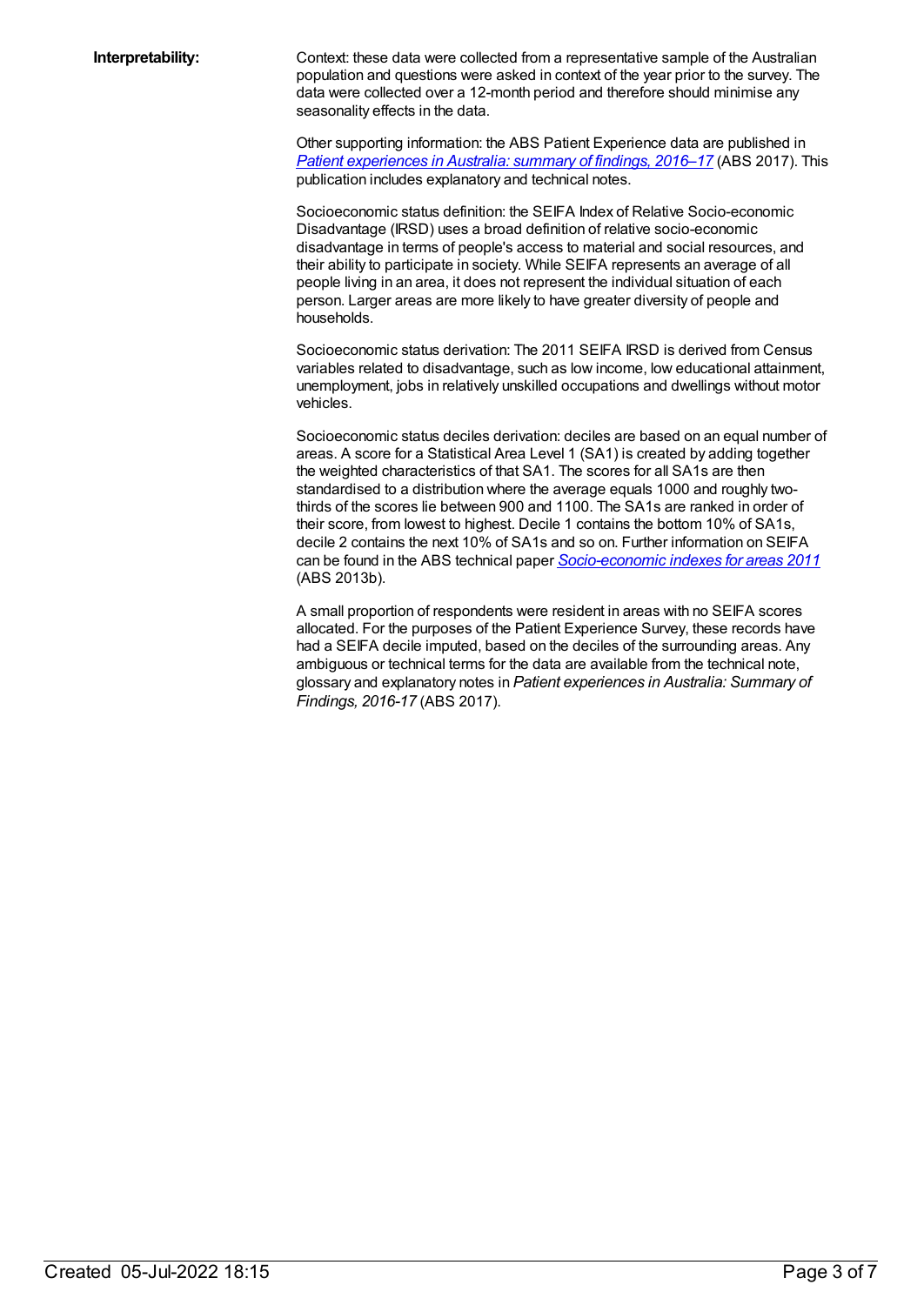**Relevance:** Level of geography: data are available by state/territory, sex, 2011 SEIFA IRSD and 2011 remoteness (*Major cities, Inner* and *Outer regional, Remote* and *Very remote* Australia).

Data completeness: all data are available for this indicator from this source.

Numerator/denominator source: same data source.

Data for this indicator was collected for all persons in Australia aged 15 years and over, excluding the following people:

- members of the Australian permanent defence forces
- certain diplomatic personnel of overseas governments, customarily excluded from census and estimated population counts
- overseas residents in Australia
- members of non-Australian defence forces (and their dependents)
- people living in non-private dwellings such as hotels, university residences, boarding schools, hospitals, nursing homes, retirement homes, homes for people with disabilities, and prisons
- people living in discrete Indigenous communities.

The 2011–12 iteration of the Patient Experience Survey was the first to include households in *Very remote* areas (although it still excluded discrete Indigenous communities). The 2016–17 iteration continues to include data from *Very remote* areas. The inclusion of *Very remote* areas will serve to improve the coverage of the estimates, particularly for the Northern Territory. Small differences evident in the Northern Territory estimates between 2010–11 and 2011–12 may in part be due to the inclusion of households in *Very remote* areas.

Data were self-reported for this indicator. The definition of 'urgent medical care' was left up to the respondent, although discretionary interviewer advice was that going to the GP for a medical certificate for work would not be considered urgent.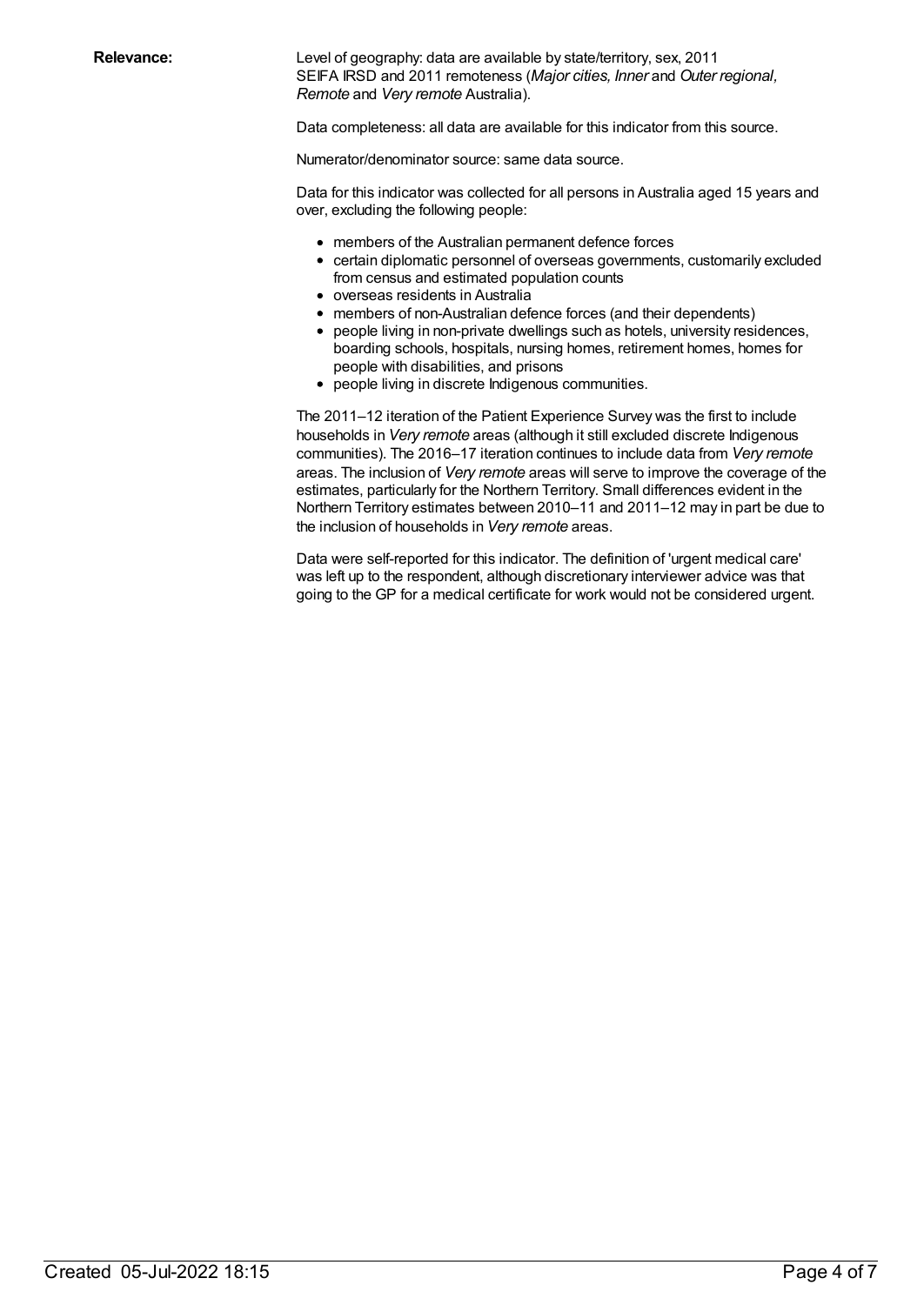**Accuracy:** Method of collection: data were collected using Computer Assisted Interviewing (CAI), whereby responses were recorded directly onto an electronic questionnaire in a notebook computer, with interviews conducted either face-to-face or over the telephone. The majority of interviews were conducted over the telephone.

> Data adjustments: data were weighted to represent the total 'in-scope' Australian population, and was adjusted to account for confidentiality and non-response.

Sample/collection size: the sample for the 2016–17 Patient Experience Survey was 28,207 fully-responding persons.

Response rate: response rate for the survey was 72.1%.

As data are drawn from a sample survey, the indicator is subject to sampling error, which occurs because a proportion of the population is used to produce estimates that represent the whole population. Estimates should be considered with reference to their corresponding relative standard error (RSE) of estimate and proportions should be considered with reference to their corresponding 95% margin of error (MOE) of proportion. Estimates with an RSE of estimate between 25% and 50% should be used with caution, and estimates with an RSE of estimate over 50% are considered too unreliable for general use. Proportions with an MOE of proportion greater than than percentage points indicate that the range in which the true population value is expected is relatively wide.

This indicator generally has acceptable levels of sampling error and provides reliable data for most breakdowns. However, RSE of estimates for some of the '4 hours or more but within 24 hours' category breakdowns (e.g. by age and sex) are greater than 25% and should either be used with caution or are considered too unreliable for general use. Similarly, some data for the 'other' remoteness category has MOE of proportions greater than 10 percentage points when cross classified by state. Caution should be used when interpreting these data.

Known issues: data were self-reported and interpretation of 'urgent medical care' was left up the respondent.

The data are self-reported but not attitudinal, as respondents are reporting their experiences of using the health system (in this instance, the time they waited between making an appointment for urgent medical care and the time they got to see the GP).

Explanatory footnotes are provided for each table.

Confidentiality: as in 2013–14, 2014–15 and 2015–16, the 2016–17 data have been perturbed. This has been footnoted in the tables. Data from previous cycles (2009 to 2012–13) have not been perturbed. Perturbation is used to minimise the risk of identifying individuals in aggregated statistics. Perturbation involves a small random adjustment of the statistics and is considered the most satisfactory technique for avoiding the release of identifiable statistics while maximising the range of information that can be released. These adjustments have a negligible impact on the underlying pattern of the statistics.

After perturbation, a given published cell value will be consistent across all tables. However, adding up cell values to derive a total will not necessarily give the same result as published totals.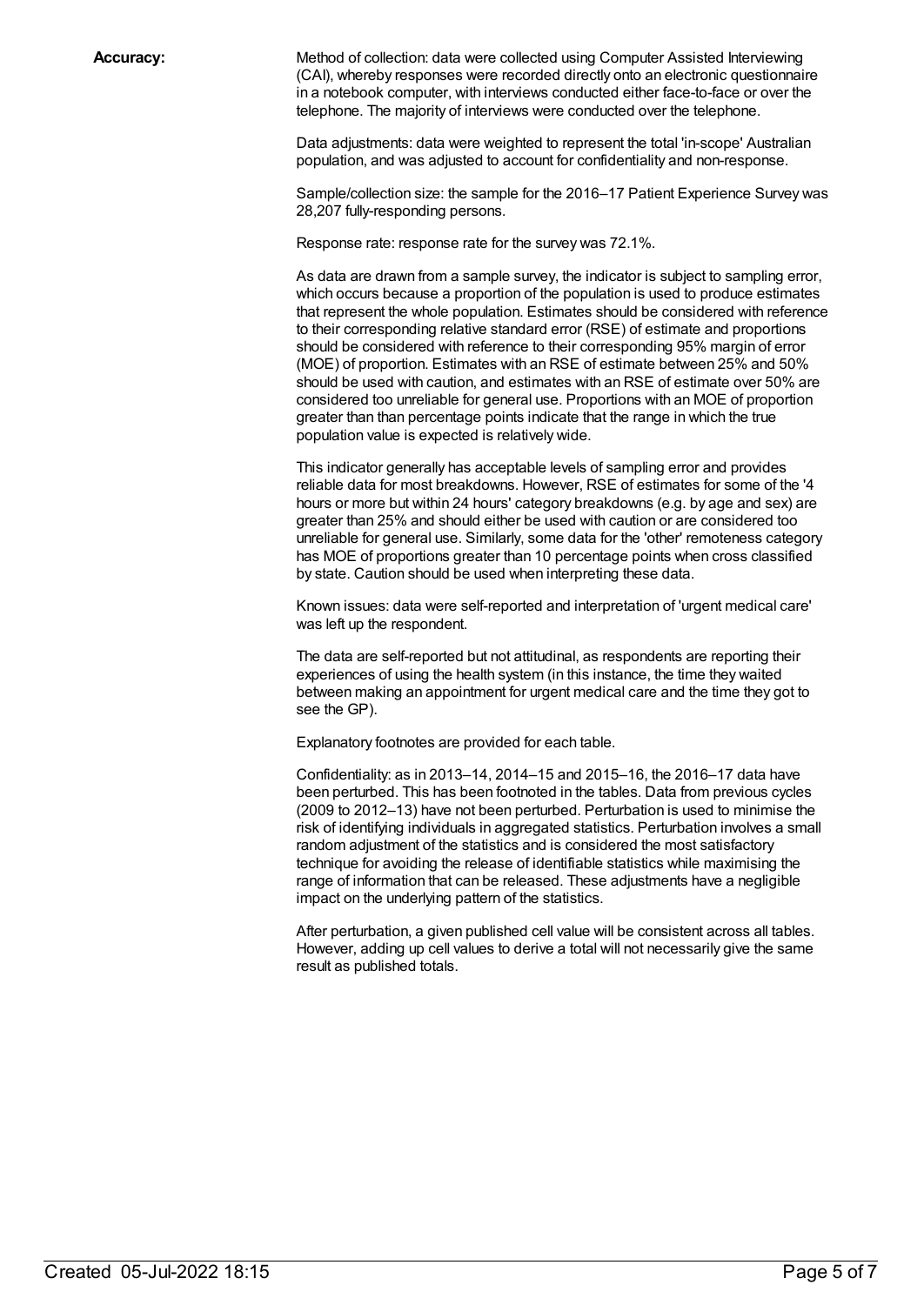**Coherence:** Consistency over time: 2009 was the first year data were collected for this indicator. Questions relating to this indicator were also asked in 2010–11, 2011– 12, 2012–13, 2013–14, 2014–15, 2015–16 and 2016–17.

Time series issues with this indicator are outlined below.

2016–17 is comparable to 2015–16, 2014–15, 2013–14, 2012–13 and 2011–12, but not before this (i.e. not comparable to 2010–11 or 2009). This has been footnoted in the relevant tables. The reason for the comparability issues stem from a significant change in question wording and coding methodology in the 2011–12 Patient Experience Survey for the 'waiting times for GPs' questions, and this has had an impact on the data.

Numerator/denominator: the numerator and denominator are directly comparable, one being a sub-population of the other.

The numerator and denominator are compiled from a single source.

Jurisdiction estimate calculation: jurisdiction estimates are calculated the same way, although the exclusion of discrete Indigenous communities in the sample will affect the Northern Territory more than it affects other jurisdictions.

Jurisdiction/Australia estimate calculation: all estimates are compiled the same way.

Collections across populations: data are collected the same way across all jurisdictions.

The Patient Experience Survey provides the only national data available for this indicator. At this stage, there are no other comparable data sources.

Due to differences in survey scope, collection methodology and question wording, these data are not comparable to data from the 2012–13 Australian Aboriginal and Torres Strait Islander Health Survey (AATSIHS).

#### **Source and reference attributes**